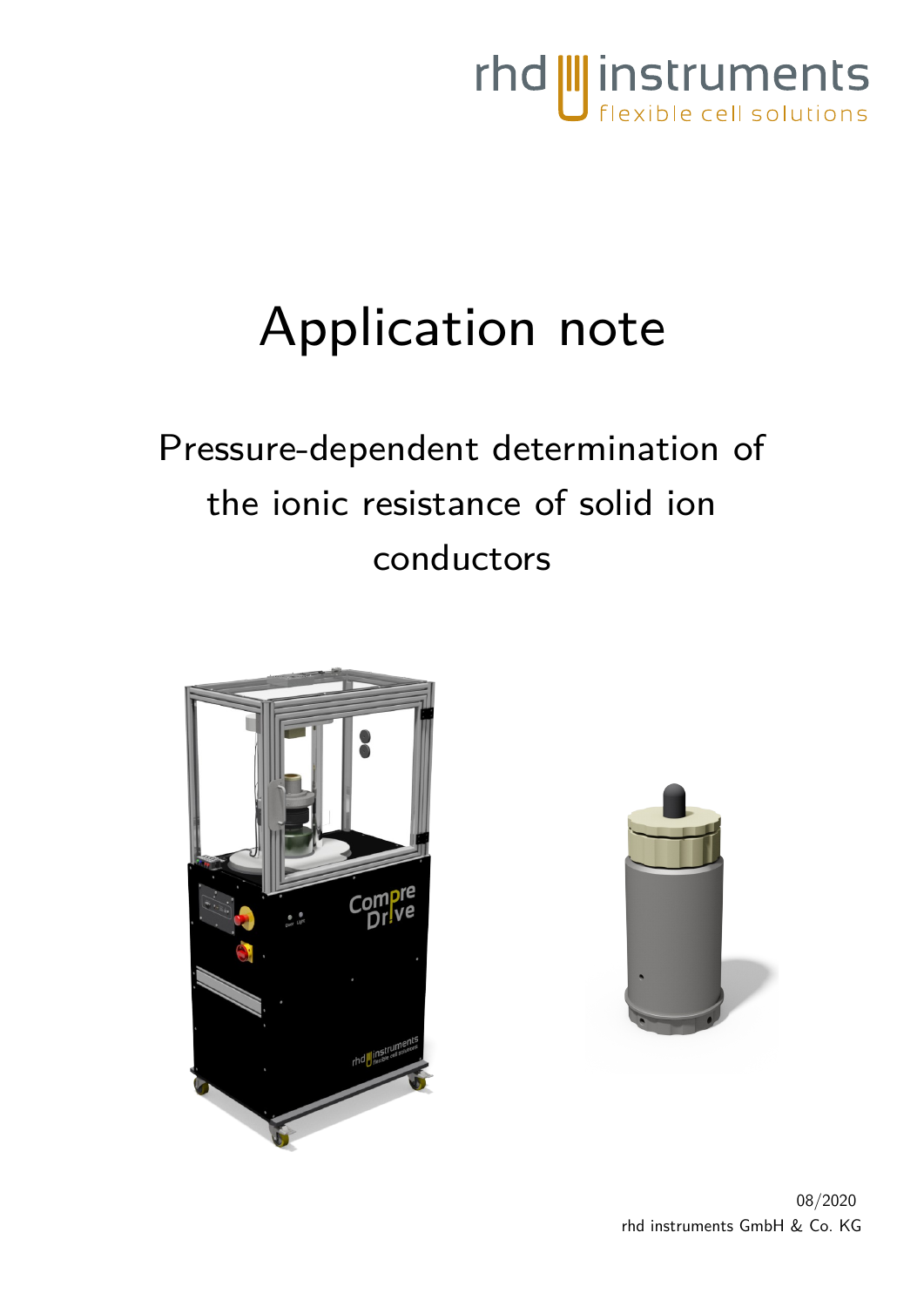## Introduction

With further progress in improving lithium ion batteries the focus of research has turned to alternative technologies (next-generation batteries), including all-solid-state-batteries (ASSB), since these systems have the potential to exceed current battery systems in terms of energy density as well as safety concerns.[\[1\]](#page-3-0)

For commercial use of ASSBs it is crucial to use highly ionic conductive solid electrolytes while simultaneously ensuring proper interfacial contact and stability. During the last years very promising sulfur-based candidates have been synthesized and investigated, showing ionic conductivities in the range of  $10\,$  mS  $\, \mathrm{cm}^{-1}$  at room temperature[.\[2\]](#page-3-1)[-\[5\]](#page-4-0)

Unfortunately, it is often neglected to ensure well defined experimental conditions. Therefore the resulting values will vary a lot like a recently published joint study has shown[.\[6\]](#page-4-1) It demonstrates that the resulting conductivity values for the same set of samples strongly depend on the used experimental conditions and procedures.

In this application note, we show how critical especially a precisely and accurately tracked and (re)-adjusted force for the investigation of solid ion conductors really is. An ideal application for the CompreDrive by rhd instruments!

# Experimental

## a) Chemicals

For our investigations an air-sensitive sulfurbased solid ion conductor was used, similar in composition to the one examined in [\[5\]](#page-4-0). The sample was stored and handled under inert conditions (inert argon atmosphere inside of a glovebox).

### b) Sample preparation & measuring setup

For the electrochemical measurements, a CompreCell 12C in combination with the Compre-Drive H test system (rhd instruments GmbH & Co. KG) was used. The CompreDrive, the heater unit and the cell design of the assembled CompreCell 12C are shown as rendered technical drawings in Figure [1.](#page-1-0) The inner insulating sleeve material of the CompreCell 12C is  $Al<sub>2</sub>O<sub>3</sub>$ .



<span id="page-1-0"></span>Figure 1: Representation of the (a) heater unit (H-Option for CompreDrive), (b) CompreDrive system and (c) used measuring cell CompreCell 12C.

The impedance measurements were carried out in a 2-electrode setup, with the hard metal plungers serving as electrodes with an active area of 1.131 cm<sup>2</sup> ( $\varnothing$  12 mm).

The powder-like solid ion conductor was filled into the CompreCell under inert gas atmosphere inside a glove box (MBraun). The cell was sealed with full assembly of the cell body.

A PGStat304N potentiostat/galvanostat equipped with a FRA32-module (Metrohm Autolab B.V.) was used for EIS experiments. For data acquisition, the NOVA 2.1.4 software was used.

The CompreDrive was controlled with the CompreDriveControl software. An automated pressure ramp was applied, that was synchronized with the impedance analyser to measure impedance spectra at stable sample pressures. Communication between NOVA 2.1.4 and the CompreDrive H for force and temperature control was done by CompreDriveControl with an implemented DLL file in NOVA 2.1.4.

The sample temperature was checked by a Pt100-sensor plugged into the CompreCell 12C

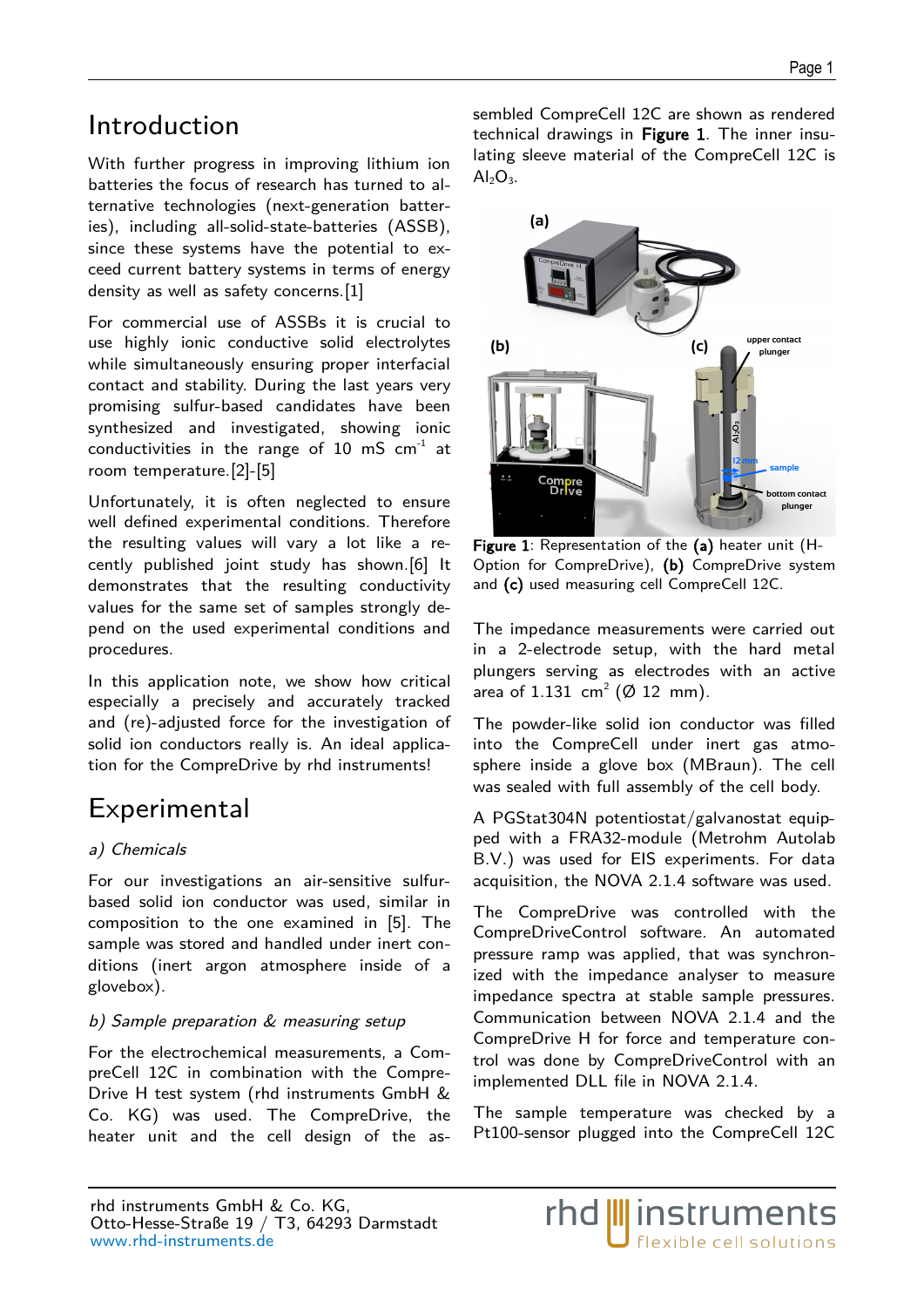and adjusted by a heater unit  $(\pm 0.2 \degree C)$ . The applied force was constantly measured and adjusted by the closed-loop control as long as required.

Impedance analysis was done by the RelaxIS 3 software suite (developed and powered by rhd instruments GmbH & Co. KG).

#### c) Measurement parameters

The measurement procedure was compiled and run in interconnection of NOVA 2.1.4 and CompreDriveControl.

The impedance measurements were performed with a frequency range of 100 kHz to 0.1 Hz and an amplitude of  $V_{AC,rms} = 100$  mV. The temperature was set to 30 °C and was actively controlled during the measurement to ensure reproducible thermal conditions.

| Step           | Action to be<br>performed                                                                   |
|----------------|---------------------------------------------------------------------------------------------|
| $\mathbf{1}$   | Assembling of CompreCell 12C in-<br>side a glove box, filling with sample.                  |
| $\mathfrak{D}$ | Inserting CompreCell 12C into the<br>CompreDrive, connecting tempera-<br>ture sensor.       |
| 3              | Setting temperature to 30 °C and<br>waiting until temperature is stable.                    |
| 4              | Setting force to first value and wait-<br>ing until force value becomes stable.             |
| 5              | Getting actual applied force and<br>temperature value and performing<br>impedance spectrum. |
| 6              | After finishing step 5 repeat steps<br>4 & 5 for every chosen stack force<br>value.         |

## Results

The plot of stack pressure in dependence of time Figure [2](#page-2-1) clearly demonstrates how fast a stable and defined pressure can be realised with this setup.

The stack pressures  $p_{st}$  are calculated by dividing the applied stack force  $F_{ap}$  through the act-



<span id="page-2-1"></span>Figure 2: Stack pressure in dependence of time for the chosen, automated procedure. Stable pressure conditions are achieved within approximately 400 s, saving valuable time.

$$
p_{st} = \frac{F_{ap}}{A}
$$

In Figure [3](#page-2-0) some exemplary impedance spectra are shown for different stack pressures.



<span id="page-2-0"></span>Figure 3: Nyquist plots and fits of exemplary impedance spectra of the used solid ion conductor in dependence of the applied pressure. Only at actively re-adjusted stack pressures above 180 MPa reproducible impedance behaviour is observed.

The spectra were fitted with the equivalent circuit shown as inset in Figure [3](#page-2-0). The parallel  $R_{ion}/CPE_{bulk}$ -element represent the total ionic resistance as well the materials capacitance

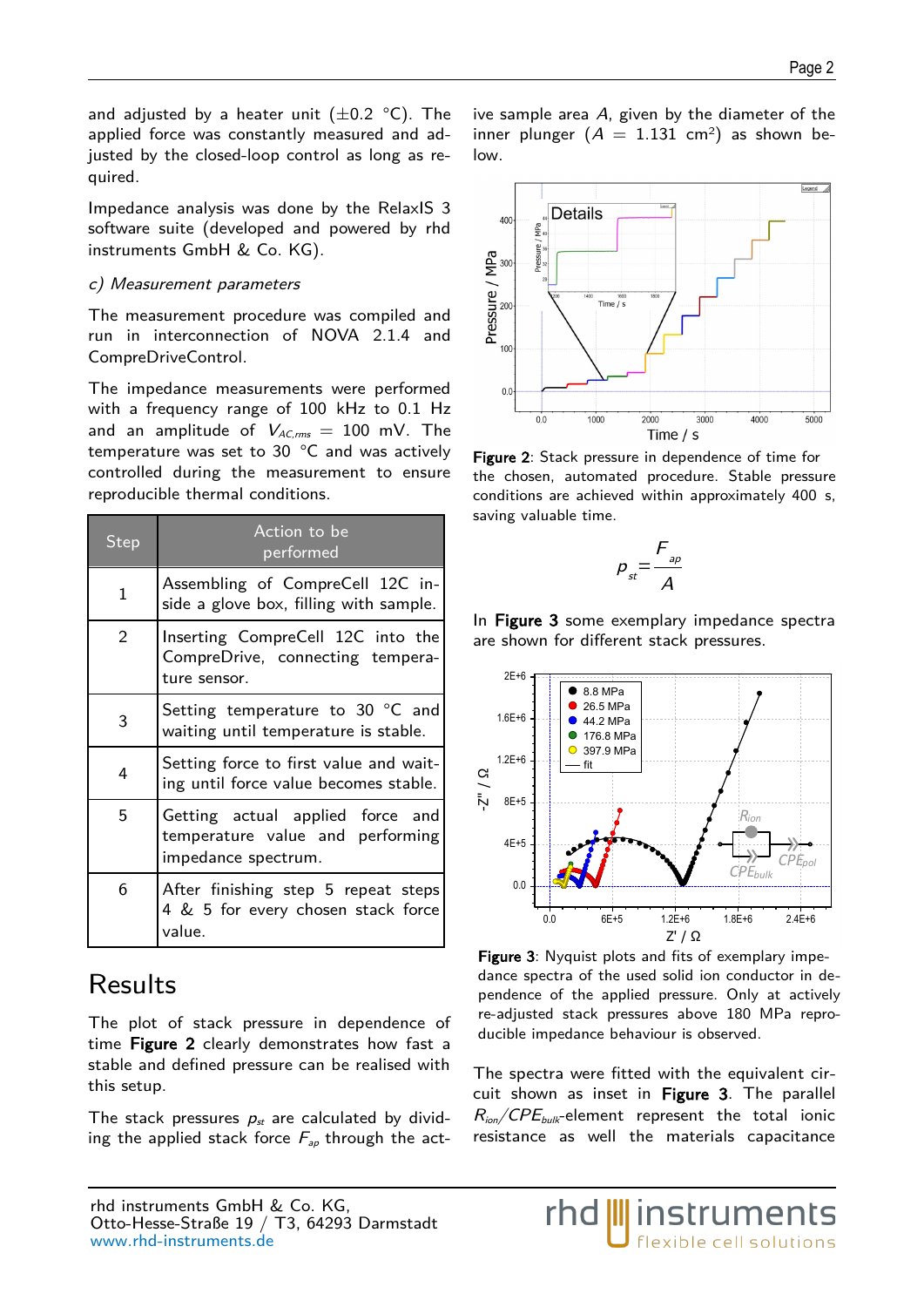(grain and grain-boundary processes cannot be separated at 30 °C), while  $CPE_{pol}$  was used to describe the low-frequency electrode polarization.

Plotting the total ionic resistance  $R_{ion}$  of the sample in dependence of the applied stack pres-sure results in Figure [4](#page-3-2), indicating that a constant  $R_{ion}$  is only achieved for high stack pressures above 180 MPa, ensuring proper interfacial contact.



<span id="page-3-2"></span>**Figure 4:** Total ionic resistance  $R_{ion}$  of the sample in dependence of the applied stack pressure. The ionic resistance is highly dependent on the applied stack pressure, especially for values below 180 MPa.

It furthermore shows that without active force regulation and readjustment, the ionic resistance could spread about magnitudes and cannot be determined reproducibly.

While in this case it seems that the ionic resistance shows no crucial dependence on the stack pressure exceeding values of 180 MPa, it has to be clarified, that this effect is highly specific for the used material. It cannot be predicted and might be even more pronounced for other materials.

## Summary

The work clearly demonstrated the necessity of active force control during electrochemical measurements of solid ion conductors to enable reproducible measuring conditons. It furthermore shows, that:

a) in some cases, relatively high stack pressures (exceeding 180 MPa) are needed to ensure proper interfacial contact of particles.

b) setting insufficient stack pressures will result in far too high resistance values.

c) without active re-adjustment of the pressure (i.e. decreasing pressure over time) the resulting resistance value might not be stable and vary over time, in extreme over several magnitudes.

d) the CompreDrive setup enables reproducible, automated measurements and helps researchers to save valuable time, thereby speeding up the research activities significantly.

## Acknowledgement

We kindly acknowledge Dr. Stefan Spannenberger, Vanessa Miß and Prof. Dr. Bernhard Roling from the University of Marburg as well as Roland Eger, Tanja Scholz, Christian Schneider and Prof. Dr. Bettina Lotsch of the Max-Planck Institute for Solid State Research, Stuttgart/Nanochemistry Department, for sample preparations as well as many inspiring and fruitful discussions.

The development of the CompreDrive setup was part of a project funded by the Federal Ministery for Economic Affairs and Energy of Germany (BMWi) and Zentrales Innovationsprogramm Mittelstand (ZIM), which is highly appreciated.



## Literature

rhd

- <span id="page-3-0"></span>[1] Y. Chen, K. Wen, T. Chen, X. Zhang, M. Armand, S. Chen, Energy Stor. Mater. 2020, in press.
- <span id="page-3-1"></span>[2] P. Bron, S. Johansson, K. Zick, J. Schmedt auf der Günne, S. Dehnen, B. Roling, *J. Am. Chem. Soc.* 2013, 135, 15694-15697.
- [3] P. Bron, S. Dehnen, B. Roling, J. Power Sources 2016, 329, 530-535.

*Instruments* flexible cell solutions